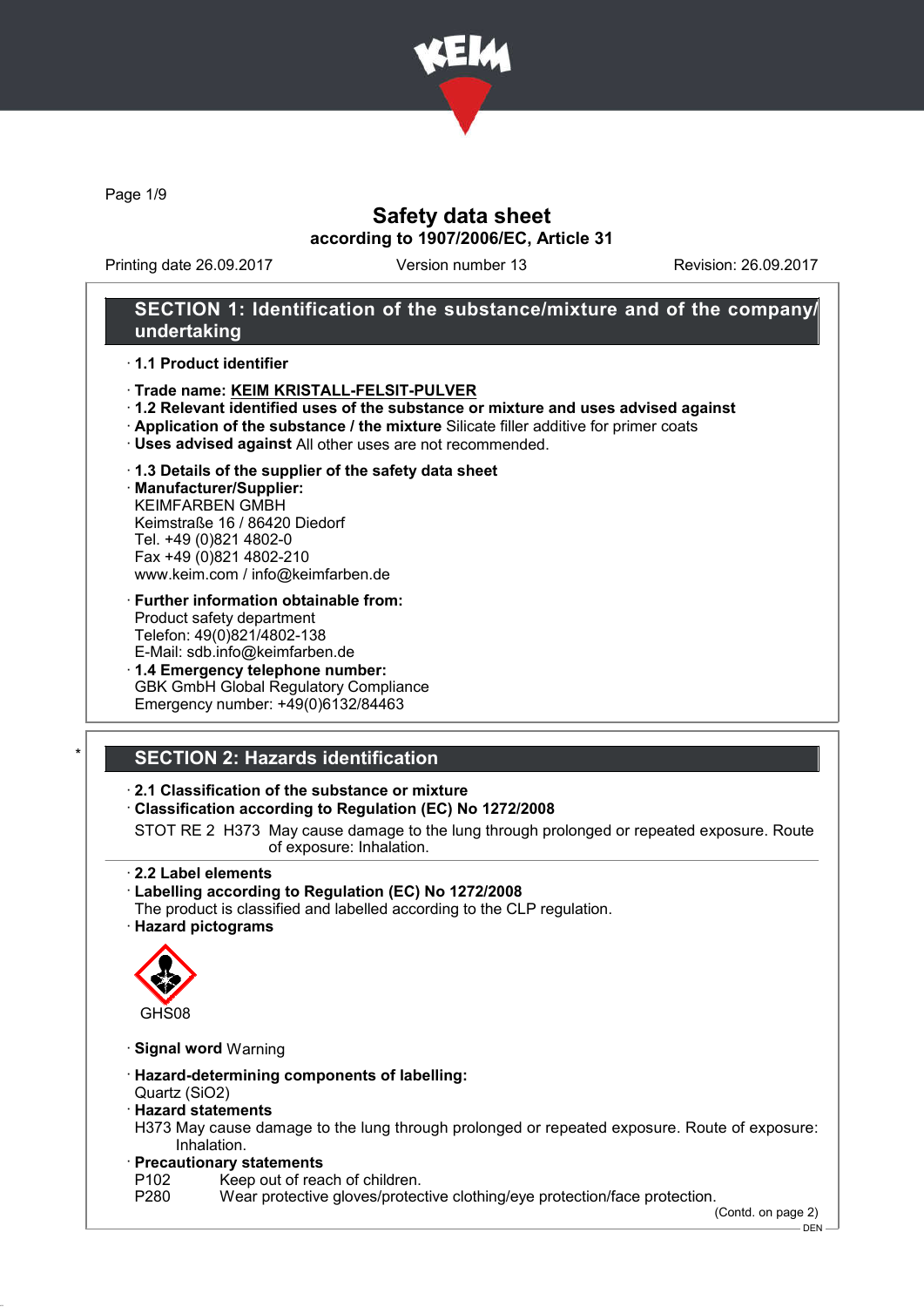

Page 2/9

# Safety data sheet according to 1907/2006/EC, Article 31

Printing date 26.09.2017 Version number 13 Revision: 26.09.2017

(Contd. of page 1)

#### Trade name: KEIM KRISTALL-FELSIT-PULVER

P260 Do not breathe dust.

P271 Use only outdoors or in a well-ventilated area.

P304+P340 IF INHALED: Remove person to fresh air and keep comfortable for breathing.

- 
- P314 Get medical advice/attention if you feel unwell.<br>P501 Dispose of contents/container in accordance Dispose of contents/container in accordance with local/regional/national/international regulations.
- · 2.3 Other hazards
- · Results of PBT and vPvB assessment
- · PBT: Not applicable.
- · vPvB: Not applicable.

# SECTION 3: Composition/information on ingredients

- · 3.2 Mixtures
- · Description: Mixture of natural minerals.

#### · Dangerous components:

| CAS: 14808-60-7   | Quartz (SiO2) | $\otimes$ STOT RE 1, H372 | 1.5%∣ |
|-------------------|---------------|---------------------------|-------|
| EINECS: 238-878-4 |               |                           |       |

#### Additional information:

This product contains <1.5 % respirable crystalline quarz.

For the wording of the listed hazard phrases refer to section 16.

# SECTION 4: First aid measures

#### · 4.1 Description of first aid measures

- · General information:
- No special measures required.
- When seeing the doctor we suggest to present this safety data sheet.
- · After inhalation: Supply fresh air; consult doctor in case of complaints.
- · After skin contact:

Immediately wash with water and soap and rinse thoroughly.

- Do not use solvents or thinners.
- If skin irritation continues, consult a doctor.
- · After eye contact:
- Rinse opened eye for several minutes under running water. Then consult a doctor.
- · After swallowing:
- Rinse mouth and throat well with water.
- Do not induce vomiting; call for medical help immediately.
- · 4.2 Most important symptoms and effects, both acute and delayed No further relevant information available.
- · 4.3 Indication of any immediate medical attention and special treatment needed No further relevant information available.

(Contd. on page 3)

**DEN**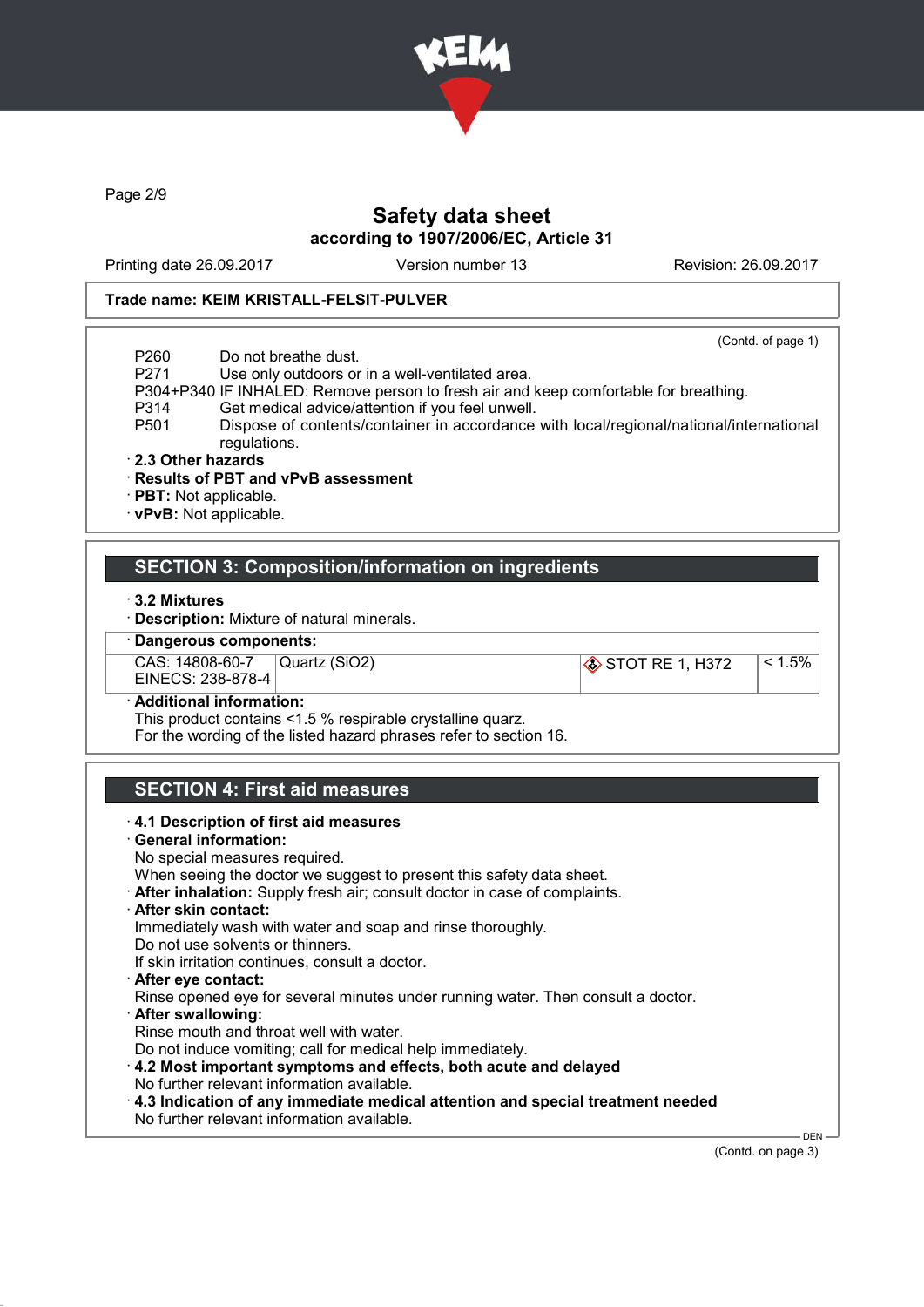

Page 3/9

# Safety data sheet according to 1907/2006/EC, Article 31

Printing date 26.09.2017 Version number 13 Revision: 26.09.2017

#### Trade name: KEIM KRISTALL-FELSIT-PULVER

(Contd. of page 2)

### SECTION 5: Firefighting measures

- · 5.1 Extinguishing media
- · Suitable extinguishing agents:
- Product itself does not burn. Co-ordinate fire-fighting measures to the fire surroundings.
- · 5.2 Special hazards arising from the substance or mixture No further relevant information available.
- · 5.3 Advice for firefighters
- · Protective equipment: Wear self-contained respiratory protective device.
- · Additional information In case of fire do not breathe smoke, fumes and vapours.

# SECTION 6: Accidental release measures

| $\cdot$ 6.1 Personal precautions, protective equipment and emergency procedures |
|---------------------------------------------------------------------------------|
| Ensure adequate ventilation                                                     |
| Avoid formation of dust.                                                        |
| Do not inhale dust.                                                             |
| Avoid contact with skin and eyes.                                               |
| Use respiratory protective device against the effects of fumes/dust/aerosol.    |
| Respect the protection rules (see section 7 a. 8).                              |
| 6.2 Environmental precautions:                                                  |
| Do not allow product to reach soil, sewage system or any water course.          |
| Follow local governmental rules and regulations.                                |
| 6.3 Methods and material for containment and cleaning up:                       |
| Pick up mechanically.                                                           |
| Avoid formation of dust.                                                        |
| Dispose of the material collected according to regulations.                     |
| Clear contaminated areas thoroughly.                                            |
| $\cdot$ 6.4 Reference to other sections                                         |
|                                                                                 |

See Section 7 for information on safe handling. See Section 8 for information on personal protection equipment. See Section 13 for disposal information.

# SECTION 7: Handling and storage

· 7.1 Precautions for safe handling Keep receptacles tightly sealed. Prevent formation of dust. Do not inhale dust. Avoid contact with skin and eyes. See item 8 for information about suitable protective equipment and technical precautions. Respect the protection rules. Information about fire - and explosion protection: The product is not flammable. No special measures required.

(Contd. on page 4)

DEN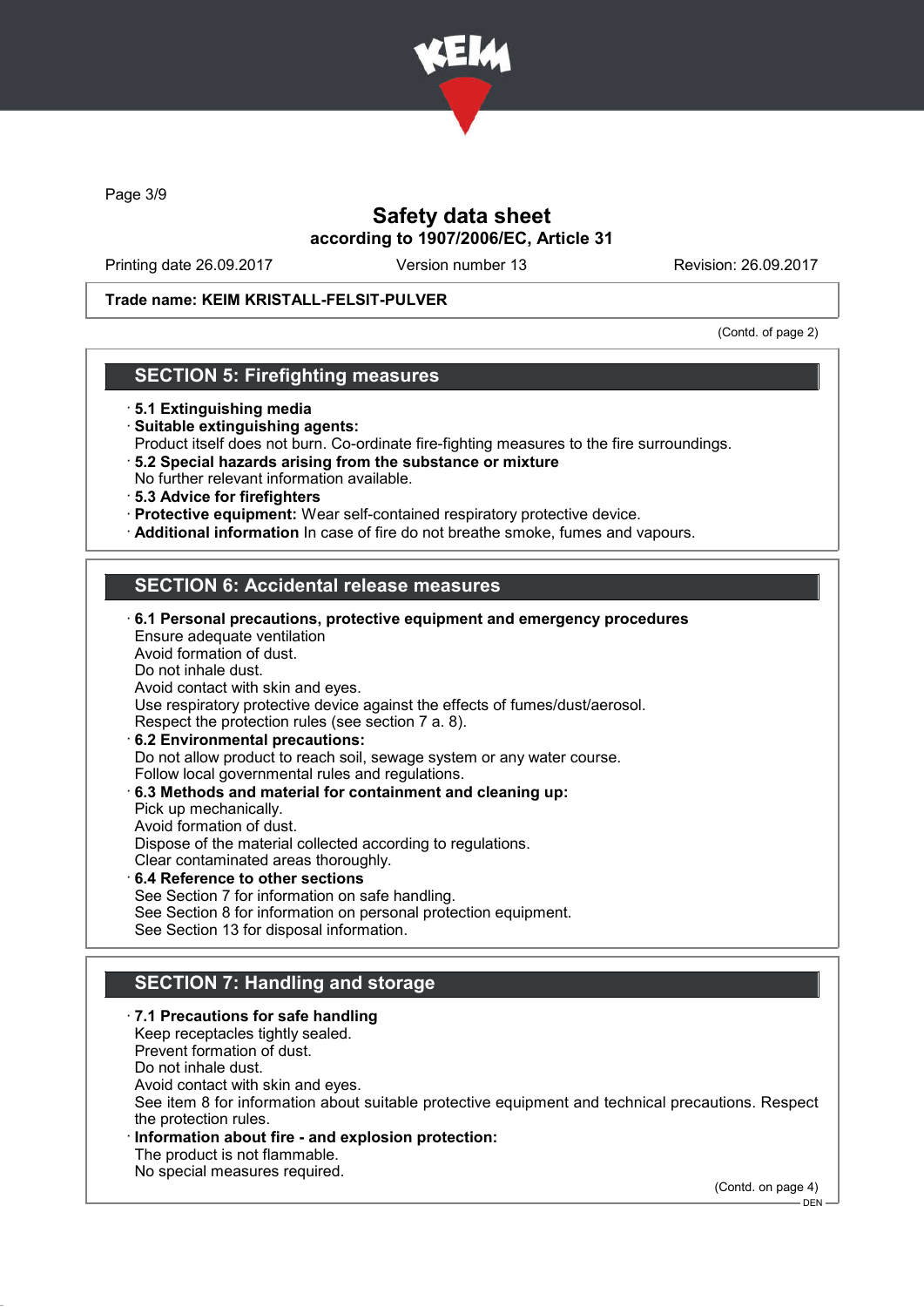

Page 4/9

# Safety data sheet according to 1907/2006/EC, Article 31

Printing date 26.09.2017 Version number 13 Revision: 26.09.2017

# Trade name: KEIM KRISTALL-FELSIT-PULVER

|                                                                                                                                   | (Contd. of page 3) |
|-----------------------------------------------------------------------------------------------------------------------------------|--------------------|
| .7.2 Conditions for safe storage, including any incompatibilities                                                                 |                    |
| · Storage:                                                                                                                        |                    |
| Requirements to be met by storerooms and receptacles:                                                                             |                    |
| Keep in the original containers in a cool and dry place.                                                                          |                    |
| Store only in unopened original receptacles.                                                                                      |                    |
| · Information about storage in one common storage facility: Not required.<br><b>Further information about storage conditions:</b> |                    |
| Avoid dust formations and deposits.                                                                                               |                    |
| Protect from humidity and water.                                                                                                  |                    |
| Store in cool, dry conditions in well sealed receptacles.                                                                         |                    |
| Protect from frost.                                                                                                               |                    |
| Protect from heat and direct sunlight.                                                                                            |                    |
| Storage class: 13                                                                                                                 |                    |
| .7.3 Specific end use(s) No further relevant information available.                                                               |                    |
|                                                                                                                                   |                    |
|                                                                                                                                   |                    |
| <b>SECTION 8: Exposure controls/personal protection</b>                                                                           |                    |
|                                                                                                                                   |                    |
| 8.1 Control parameters                                                                                                            |                    |
| · Ingredients with limit values that require monitoring at the workplace:                                                         |                    |
| <b>General Threshold Limit Value for Dust:</b>                                                                                    |                    |
| total dust (inhalable fraction) MAK 4 mg/m <sup>3</sup>                                                                           |                    |
| 14808-60-7 Quartz (SiO2)                                                                                                          |                    |
| MAK (Germany) alveolengängige Fraktion                                                                                            |                    |
| Additional information: The lists valid during the making were used as basis.                                                     |                    |
| 8.2 Exposure controls                                                                                                             |                    |
| · Personal protective equipment:                                                                                                  |                    |
| General protective and hygienic measures:                                                                                         |                    |
| Do not inhale dust / smoke / mist.                                                                                                |                    |
| Avoid contact with the eyes and skin.                                                                                             |                    |
| · Respiratory protection:                                                                                                         |                    |
| In case of brief exposure or low pollution use respiratory filter device. In case of intensive or longer                          |                    |
| exposure use self-contained respiratory protective device.                                                                        |                    |
| Short term filter device:                                                                                                         |                    |
| Filter: P2                                                                                                                        |                    |
|                                                                                                                                   |                    |
|                                                                                                                                   |                    |
| Protection of hands: Protective gloves<br><b>Material of gloves</b>                                                               |                    |
| suitable material e.g.:                                                                                                           |                    |
|                                                                                                                                   |                    |
| Nitrile impregnated cotton-gloves                                                                                                 |                    |
| PVC or PE gloves<br>Recommended thickness of the material: $\geq 0.5$ mm                                                          |                    |
| The selection of the suitable gloves does not only depend on the material, but also on further marks                              |                    |
| of quality and varies from manufacturer to manufacturer. As the product is a preparation of several                               |                    |
| substances, the resistance of the glove material can not be calculated in advance and has therefore                               |                    |
| to be checked prior to the application.                                                                                           | (Contd. on page 5) |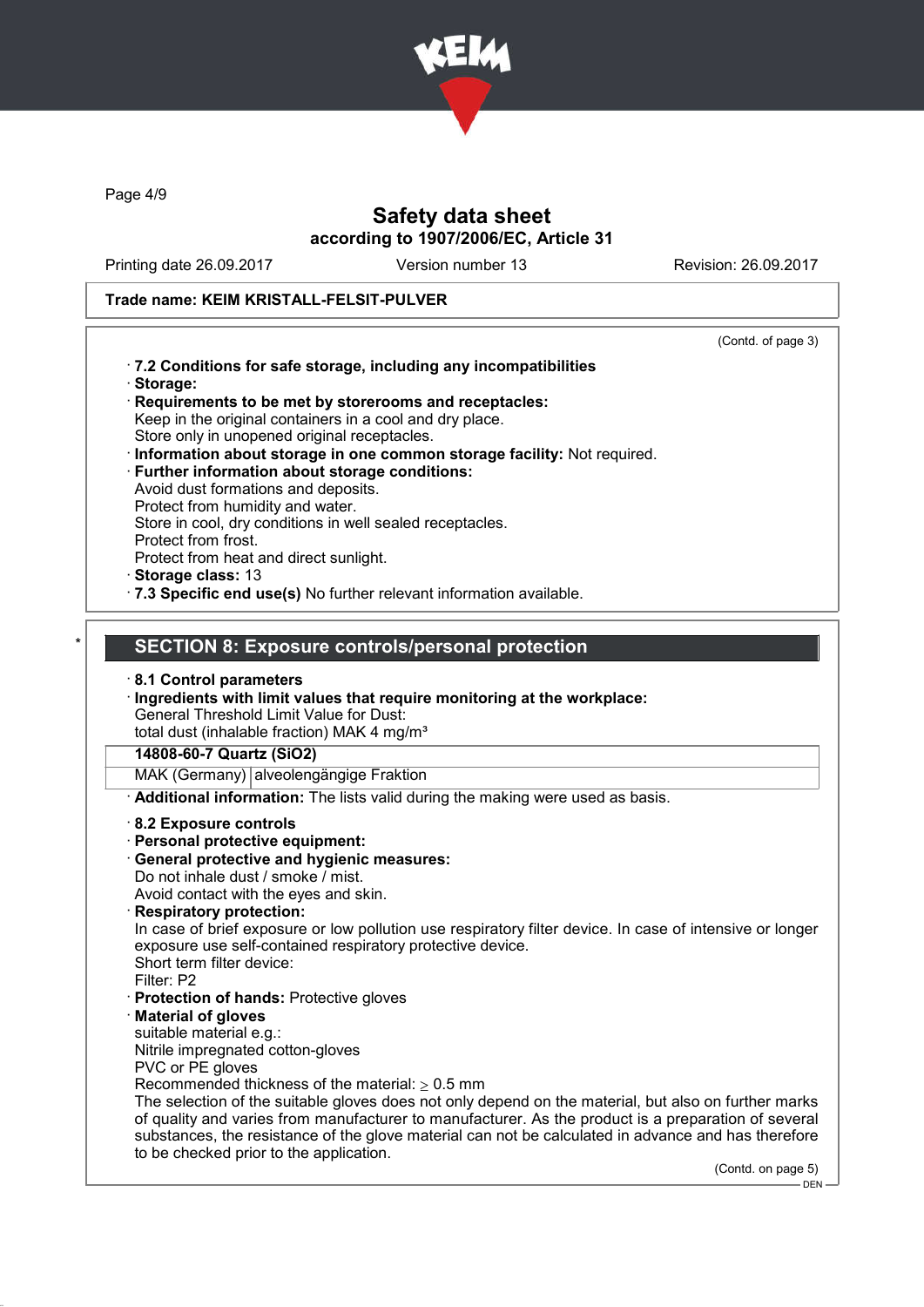

Page 5/9

# Safety data sheet according to 1907/2006/EC, Article 31

Printing date 26.09.2017 Version number 13 Revision: 26.09.2017

#### Trade name: KEIM KRISTALL-FELSIT-PULVER

(Contd. of page 4)

#### · Penetration time of glove material

Value for the permeation: Level  $\geq 6$  (480 min)

The determined penetration times according to EN 374 part III are not performed under practical conditions. Therefore a maximum wearing time, which corresponds to 50% of the penetration time, is recommended.

The exact break trough time has to be found out by the manufacturer of the protective gloves and has to be observed.

#### · Eye protection:

In a dusty environment wear protective goggles.

Tightly sealed goggles

· Body protection: Protective work clothing

· Limitation and supervision of exposure into the environment See Section 12 and 6.2

# SECTION 9: Physical and chemical properties

| 9.1 Information on basic physical and chemical properties<br><b>General Information</b> |                                               |
|-----------------------------------------------------------------------------------------|-----------------------------------------------|
| Appearance:                                                                             |                                               |
| Form:                                                                                   | Powder                                        |
| Colour:                                                                                 | Light grey                                    |
| Odour:                                                                                  | Odourless                                     |
| Odour threshold:                                                                        | Not determined.                               |
| · pH-value:                                                                             | Not applicable.                               |
| Change in condition                                                                     |                                               |
| <b>Melting point/freezing point:</b>                                                    | Undetermined.                                 |
| Initial boiling point and boiling range: Undetermined.                                  |                                               |
| · Flash point:                                                                          | Not applicable.                               |
| · Flammability (solid, gas):                                                            | Product is not flammable.                     |
| · Ignition temperature:                                                                 | Not determined.                               |
| · Decomposition temperature:                                                            | Not determined.                               |
| · Auto-ignition temperature:                                                            | Product is not selfigniting.                  |
| <b>Explosive properties:</b>                                                            | Product does not present an explosion hazard. |
| <b>Explosion limits:</b>                                                                |                                               |
| Lower:                                                                                  | Not applicable.                               |
| Upper:                                                                                  | Not applicable.                               |
| Oxidising properties                                                                    | Not applicable.                               |
| · Vapour pressure:                                                                      | Not applicable.                               |
| · Density:                                                                              | Not determined.                               |
| · Bulk density at 20°C:                                                                 | 1.1-1.2* $kg/dm3$                             |
| · Relative density                                                                      | Not determined.                               |
|                                                                                         | (Contd, on nge 6)                             |

(Contd. on page 6)

<sup>–</sup> DEN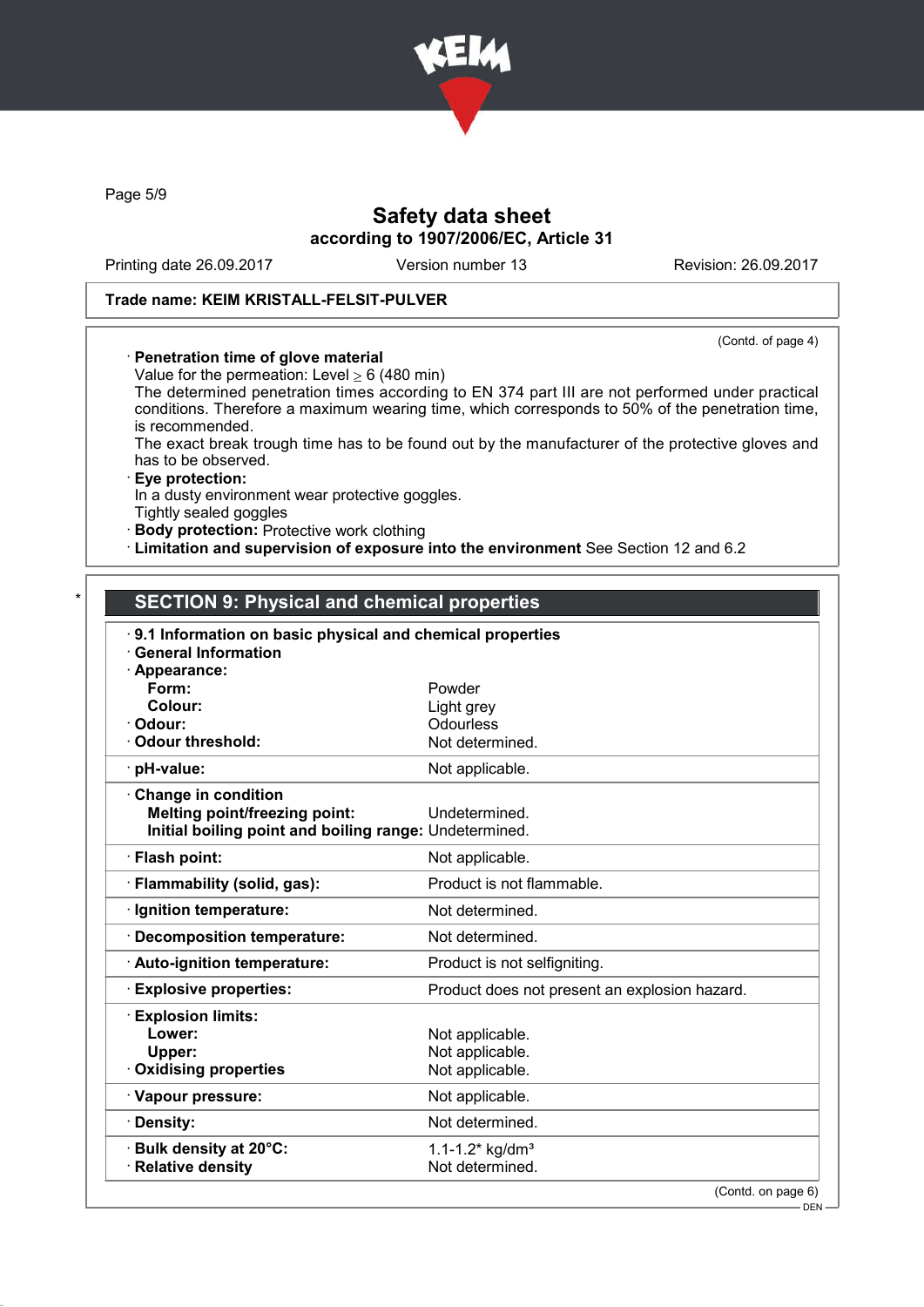

Page 6/9

# Safety data sheet according to 1907/2006/EC, Article 31

Printing date 26.09.2017 Version number 13 Revision: 26.09.2017

#### Trade name: KEIM KRISTALL-FELSIT-PULVER

|                                                 | (Contd. of page 5)                                                              |
|-------------------------------------------------|---------------------------------------------------------------------------------|
| · Vapour density                                | Not applicable.                                                                 |
| · Evaporation rate                              | Not applicable.                                                                 |
| · Solubility in / Miscibility with              |                                                                                 |
| water:                                          | Insoluble.                                                                      |
| $\cdot$ Partition coefficient: n-octanol/water: | Not applicable.                                                                 |
| · Viscosity:                                    |                                                                                 |
| Dynamic:                                        | Not applicable.                                                                 |
| Kinematic:                                      | Not applicable.                                                                 |
| $\cdot$ 9.2 Other information                   | * The values are for freshly produced material and may<br>change with the time. |

### SECTION 10: Stability and reactivity

- · 10.1 Reactivity No further relevant information available.
- · 10.2 Chemical stability Stable under normal conditions of storage and use.
- · Thermal decomposition / conditions to be avoided:
- No decomposition if used according to specifications.
- · 10.3 Possibility of hazardous reactions No dangerous reactions known.
- · 10.4 Conditions to avoid Humidity
- · 10.5 Incompatible materials: No further relevant information available.
- · 10.6 Hazardous decomposition products:

No hazardous decomposition products if stored and handled as prescribed.

# SECTION 11: Toxicological information

- · 11.1 Information on toxicological effects
- · Acute toxicity Based on available data, the classification criteria are not met.
- · Primary irritant effect:
- · Skin corrosion/irritation Frequent persistent contact with the skin may cause skin irritation.
- · Serious eye damage/irritation Product powder can cause temporary mechanical eye irritation.
- · during inhalation: Irritant effect possible.
- · during swallowing: Irritant effect possible
- · Respiratory or skin sensitisation Based on available data, the classification criteria are not met.
- · Other information (about experimental toxicology):
- Experimental analysis are not available. The product was not tested. The statements on toxicology have been derived from the properties of
- the individual components. · CMR effects (carcinogenity, mutagenicity and toxicity for reproduction) not applicable
- · Germ cell mutagenicity Based on available data, the classification criteria are not met.
- · Carcinogenicity Based on available data, the classification criteria are not met.
- · Reproductive toxicity Based on available data, the classification criteria are not met.
- · STOT-single exposure Based on available data, the classification criteria are not met.

(Contd. on page 7)  $-$  DEN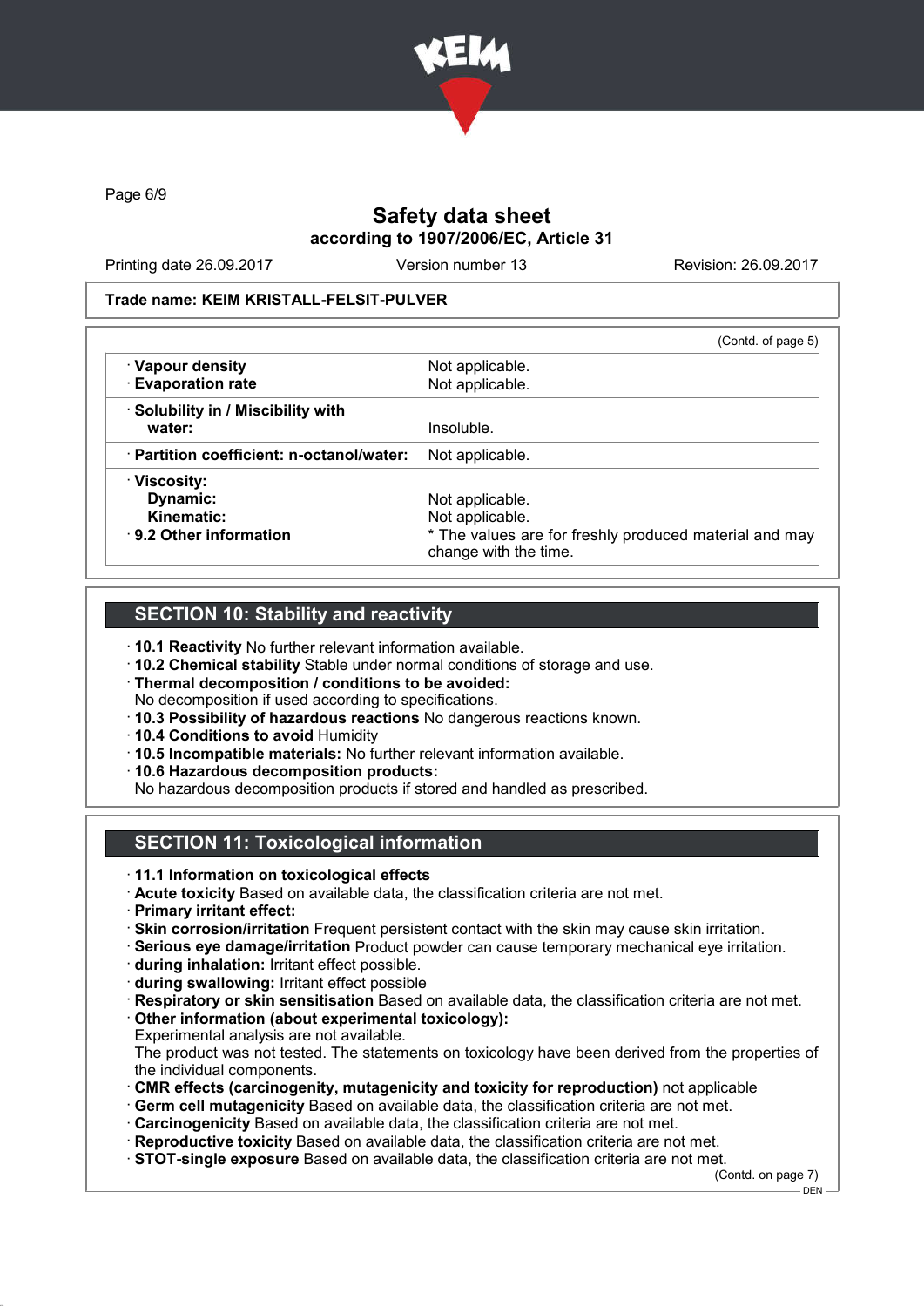

Page 7/9

# Safety data sheet according to 1907/2006/EC, Article 31

Printing date 26.09.2017 Version number 13 Revision: 26.09.2017

(Contd. of page 6)

#### Trade name: KEIM KRISTALL-FELSIT-PULVER

#### · STOT-repeated exposure

May cause damage to the lung through prolonged or repeated exposure. Route of exposure: Inhalation.

· Aspiration hazard Based on available data, the classification criteria are not met.

# SECTION 12: Ecological information

#### · 12.1 Toxicity

- · Aquatic toxicity: No further relevant information available.
- · 12.2 Persistence and degradability No further relevant information available.
- · 12.3 Bioaccumulative potential No further relevant information available.
- · 12.4 Mobility in soil No further relevant information available.
- · Additional ecological information:

#### · AOX-indication:

Due to the substance of content which do not include organic jointed halogens, the product can not take influence on the AOX-load of the waste water.

· According to the formulation contains the following heavy metals and compounds from the EU guideline NO. 2006/11/EC:

According to our current data base the product does not consist of any heavy metals or substances of EU-directives 76/464/EWG.

#### · General notes:

At present there are no ecotoxicological assessments.

The statements on ecotoxicology have been derived from the properties of the individual components.

Do not allow product to reach ground water, water course or sewage system.

Generally not hazardous for water

- · 12.5 Results of PBT and vPvB assessment
- · PBT: Not applicable.
- · vPvB: Not applicable.
- · 12.6 Other adverse effects No further relevant information available.

### SECTION 13: Disposal considerations

#### · 13.1 Waste treatment methods

· Recommendation

Disposal must be made according to official regulations.

Must not be disposed with household garbage. Do not allow product to reach sewage system.

#### · European waste catalogue

08 01 11\* waste paint and varnish containing organic solvents or other hazardous substances

#### · Uncleaned packaging:

· Recommendation: Disposal must be made according to official regulations.

(Contd. on page 8)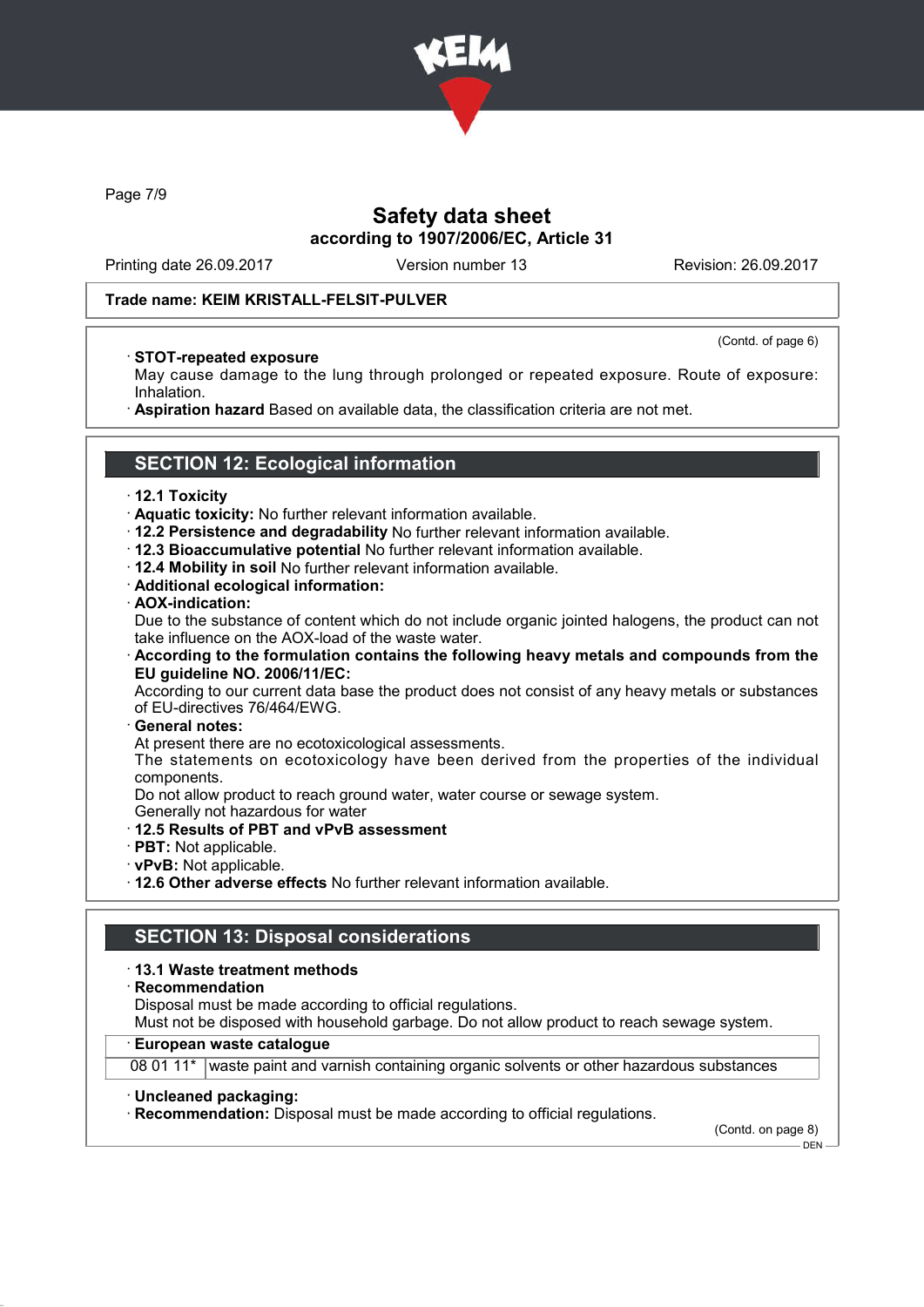

Page 8/9

# Safety data sheet according to 1907/2006/EC, Article 31

Printing date 26.09.2017 Version number 13 Revision: 26.09.2017

(Contd. of page 7)

#### Trade name: KEIM KRISTALL-FELSIT-PULVER

· Recommended cleansing agents: Water, if necessary with cleansing agents.

SECTION 14: Transport information · 14.1 UN-Number · ADR, IMDG, IATA Void · 14.2 UN proper shipping name **ADR, IMDG, IATA** Void · 14.3 Transport hazard class(es) · ADR, IMDG, IATA · Class Void · 14.4 Packing group · ADR, IMDG, IATA Void · 14.5 Environmental hazards: · Marine pollutant: No  $\cdot$  14.6 Special precautions for user Not applicable. · 14.7 Transport in bulk according to Annex II of Marpol and the IBC Code Not applicable. · Transport/Additional information: No dangerous good in sense of these transport regulations. · UN "Model Regulation": Void

# SECTION 15: Regulatory information

- · 15.1 Safety, health and environmental regulations/legislation specific for the substance or mixture
- · Labelling according to Regulation (EC) No 1272/2008 For information on labelling please refer to section 2 of this document.
- · Directive 2012/18/EU
- · Named dangerous substances ANNEX I None of the ingredients is listed.
- · National regulations:
- · Waterhazard class: Generally not hazardous for water.
- · Other regulations, limitations and prohibitive regulations
- · Please note:
- TRGS 200 (Germany) TRGS 500 (Germany)
- TRGS 510 (Germany)
- TRGS 900 (Germany)
- · Substances of very high concern (SVHC) according to REACH, Article 57 not applicable

(Contd. on page 9)

DEN